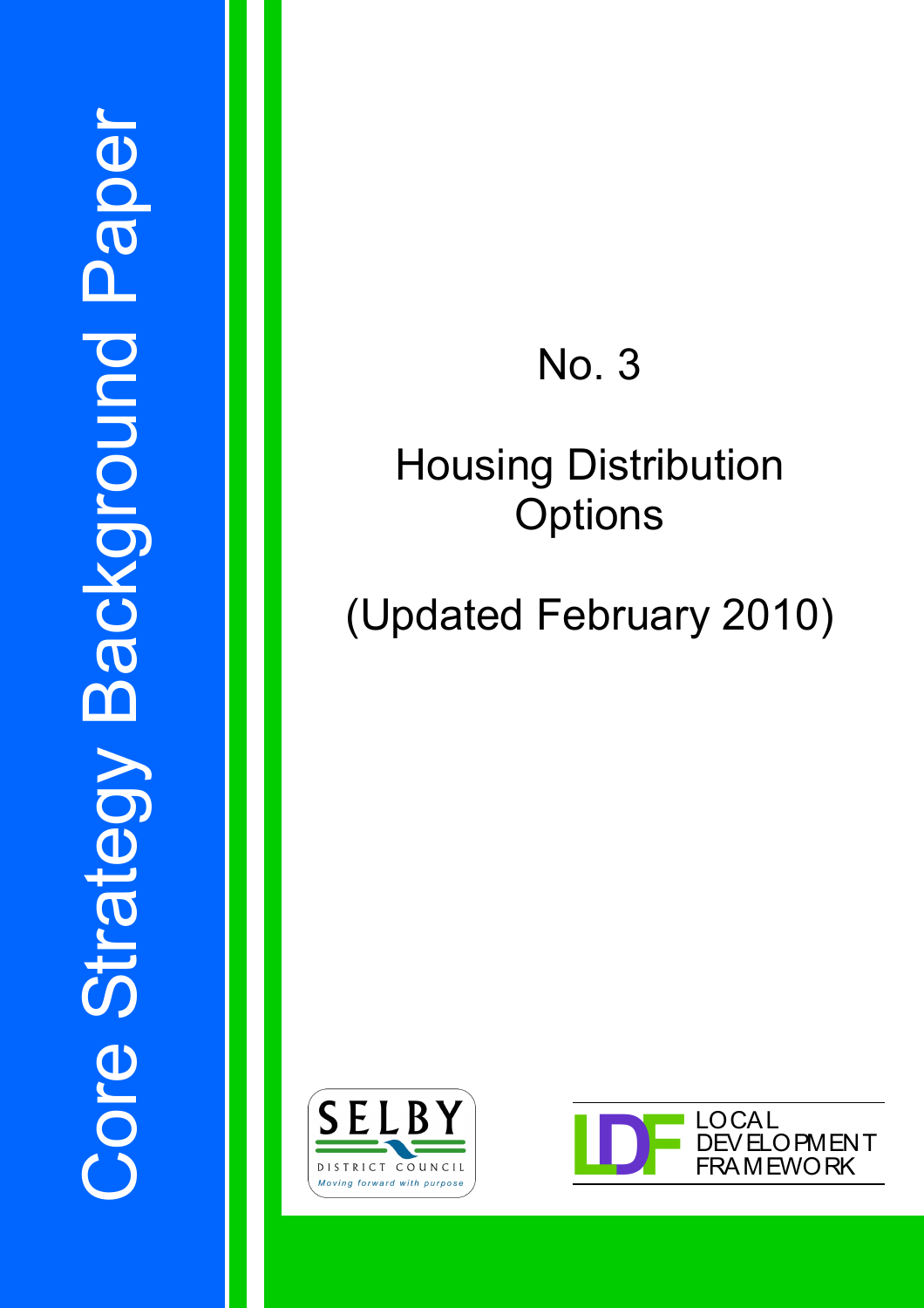**Core Strategy Background Paper No. 3** 

## **Housing Distribution Options**

**Revised February 2010**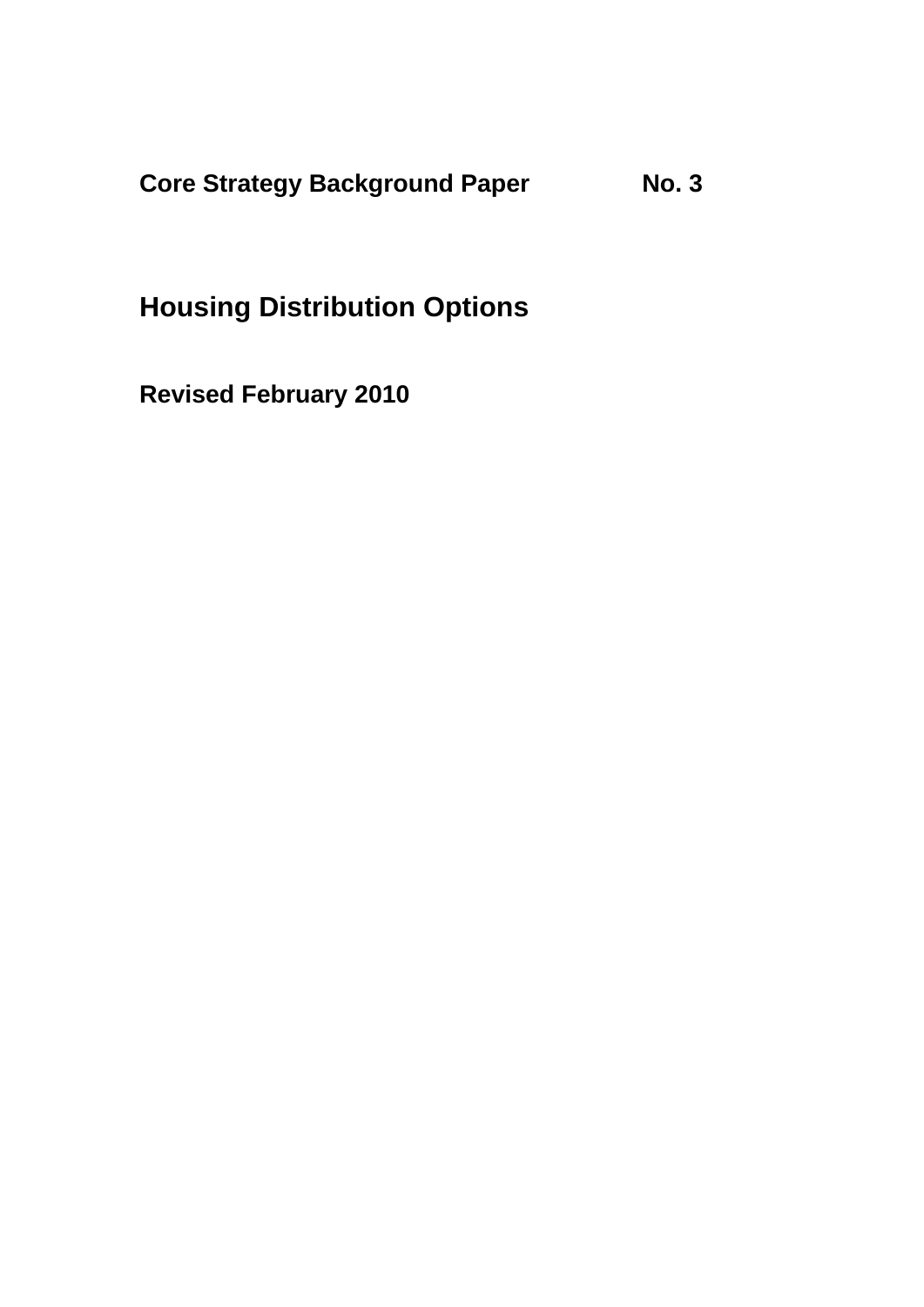### **Housing Distribution Options**

#### **Context**

- 1.1 At the Issues and Option Stage, four scenarios for future housing growth were identified, ranging from highly concentrated development in and around Selby to a dispersed strategy. The scenarios were:
	- 1) Growth concentrated in Selby town and adjacent parishes
	- 2) Growth in Selby plus additional growth, over and above local needs, in Sherburn in Elmet and Tadcaster.
	- 3) Growth above local needs in Sherburn in Elmet and Tadcaster and larger Villages.
	- 4) A very dispersed growth strategy, potentially including some development in a majority of villages.
- 1.2 Preferences expressed in responses to the Issues and Options consultation were fairly equally divided between the four scenarios. Option 1 has been chosen as the preferred option for the following reasons:
	- a) the former Regional Assembly (now Local Government for Yorkshire and the Humber) took the unequivocal view that Option1 was the only option which fully conforms to the Regional Spatial Strategy and.
	- b) local evidence<sup>[1](#page-2-0)</sup> analysed since the Issues and Options Report was published supports the view that this is the most sustainable approach.
- 1.3 Development scenario Option 1, as presented at the Issues and Options stage, was a relatively generalised strategy and did not quantify the proportions of housing development to be accommodated within Selby, nor the spatial distribution across the remainder of the District. The Regional Spatial Strategy<sup>[2](#page-2-1)</sup> indicates that the majority of new homes within rural areas should be provided in the Principal Towns. However, as approximately half of Selby District's housing requirement between 2004 and 2026 is already built or committed through planning permissions, the overall impact of variations in the distribution of the residual housing requirement will be limited.
- 1.4 Nevertheless there still remains some scope for variation in the distribution of housing growth whilst still remaining within the general parameters of Option 1 and in conformity with the Regional Spatial Strategy.

*\_\_\_\_\_\_\_\_\_\_\_\_\_\_\_\_\_\_\_\_\_\_\_\_\_\_\_\_\_\_\_\_\_\_\_\_\_\_\_\_\_\_\_\_\_\_\_\_\_\_\_\_\_\_\_\_\_\_\_\_\_\_\_\_\_\_\_\_\_\_\_\_\_\_* 

l

<span id="page-2-0"></span><sup>&</sup>lt;sup>1</sup> Core Strategy Background Paper No.1, Travel to Work Patterns

<span id="page-2-1"></span> $2$  The Yorkshire and Humber Plan - May 2008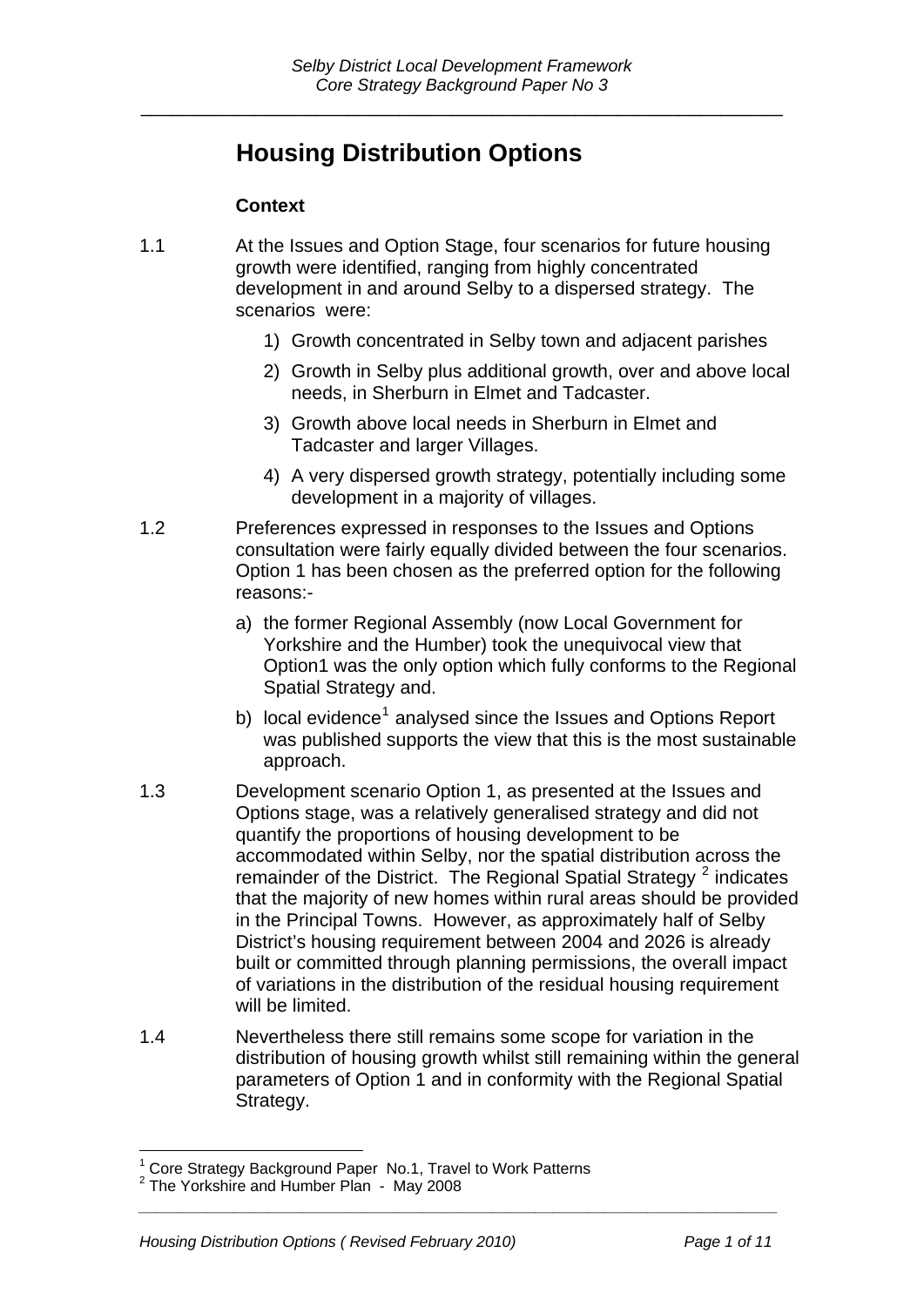- 1.5 Three potential approaches have been examined to help determine the distribution of future housing growth. These were based on the following themes:
	- *A Matching Future Housing Supply to Affordable Housing Need*
	- B *Maximising the Use of Previously Developed Land*
	- C *Maximising the Amount of New Housing in Selby*.
- 1.6 Approach A represents the most evenly distributed option and Approach C the most concentrated on Selby. Approach B represents a more balanced approach. The methodology used to determine the distributions based on these alternatives is explained below.

(This version of the background paper takes account of the latest information on the distribution of affordable housing need as identified in the Strategic Housing Market Assessment 2009 and replaces the previous paper which was based on a combination of the Council's 2004 Housing Needs Study and more recent Housing Waiting List.)

#### **Alternative Approaches**

- *A Matching Future Housing Supply to Affordable Housing Need*
- 2.1 The Strategic Housing Market Assessment (SHMA) indicates the following distribution of affordable housing need.

| <b>Affordable Housing Need (SHMA)</b> | Table 1                   |
|---------------------------------------|---------------------------|
| <b>Settlement/Settlement Group</b>    | % Affordable Housing Need |
| Selby Area Action Plan                | 37                        |
| <b>Sherburn in Elmet</b>              | 11                        |
| Tadcaster                             | 4                         |
| <b>Designated Service Villages</b>    | 24                        |
| <b>Secondary Villages</b>             | 24                        |
| Гоtal                                 | 1 በበ                      |

2.2 However, in accordance with guidance in the Regional Spatial Strategy, the Core Strategy does not promote housing growth in the Secondary Villages. Identified need in Secondary Villages has therefore been re-allocated to Selby, Sherburn, Tadcaster or Designated Service Villages. (See appendix 1) This gives the following distribution in Table 2 overleaf.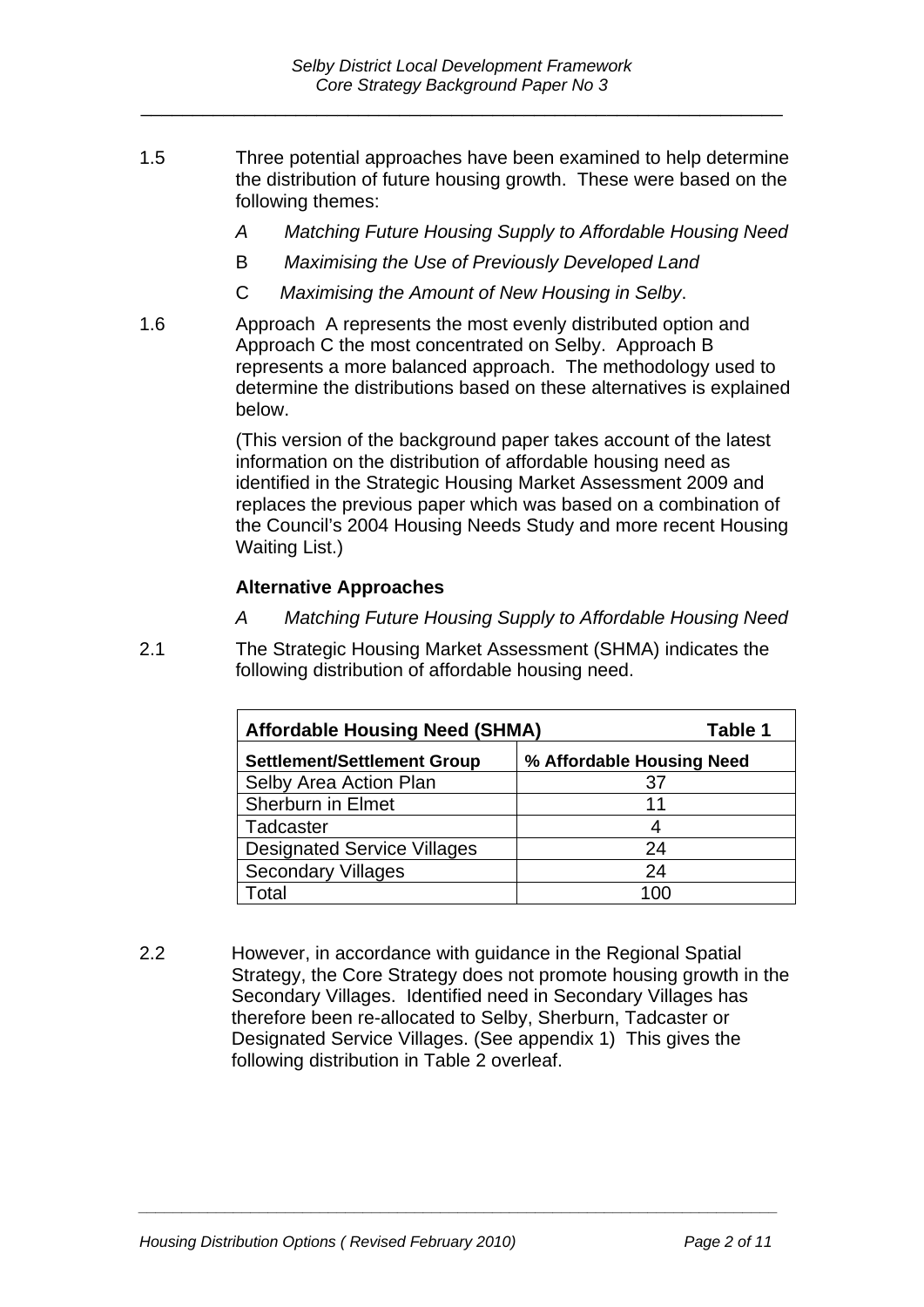\_\_\_\_\_\_\_\_\_\_\_\_\_\_\_\_\_\_\_\_\_\_\_\_\_\_\_\_\_\_\_\_\_\_\_\_\_\_\_\_\_\_\_\_\_\_\_\_\_\_\_\_\_\_\_\_\_\_\_\_\_\_

| <b>Affordable Housing Led Distribution</b> | Table 2                   |
|--------------------------------------------|---------------------------|
| <b>Settlement/Settlement Group</b>         | % Affordable Housing Need |
| Selby Area Action Plan                     | 38                        |
| <b>Sherburn in Elmet</b>                   | 12                        |
| Tadcaster                                  |                           |
| <b>Designated Service Villages</b>         | 43                        |
| <b>Total (excl Secondary Villages)</b>     | 100                       |

2.3 Comparison with the previous distribution in the September 2008 version of this Paper indicates a reversal in the respective proportions of affordable housing assigned to Tadcaster and Sherburn in Elmet.However it should be borne in mind that (unlike the previous methodology) the SHMA does not make any location specific assumptions on affordable housing levels already committed. In practice there is a significant amount of affordable housing already committed, particularly at Sherburn, which if fully implemented would cater for the initial five year need there.

#### B *Maximising the Use of Previously Developed Land (PDL)*

- 2.4 Predicting the future availability of previously developed land is notoriously difficult as it involves assessing whether currently active uses will relocate or cease over the Plan period. In the absence of more refined information, the future distribution of development on previously developed land is based on actual housing completions on PDL over the period 2004 - 2009, combined with the outstanding commitments on PDL at 31/3/09.
- 2.5 For the purposes of this calculation, no allowance is made for potential PDL completions in Secondary Villages on the basis that planned housing growth in these villages is inappropriate (as explained in Approach A). Consequently only the potential PDL land supply in the other settlement categories is used to apportion the housing requirement. The resultant distribution is as in Table 3 overleaf: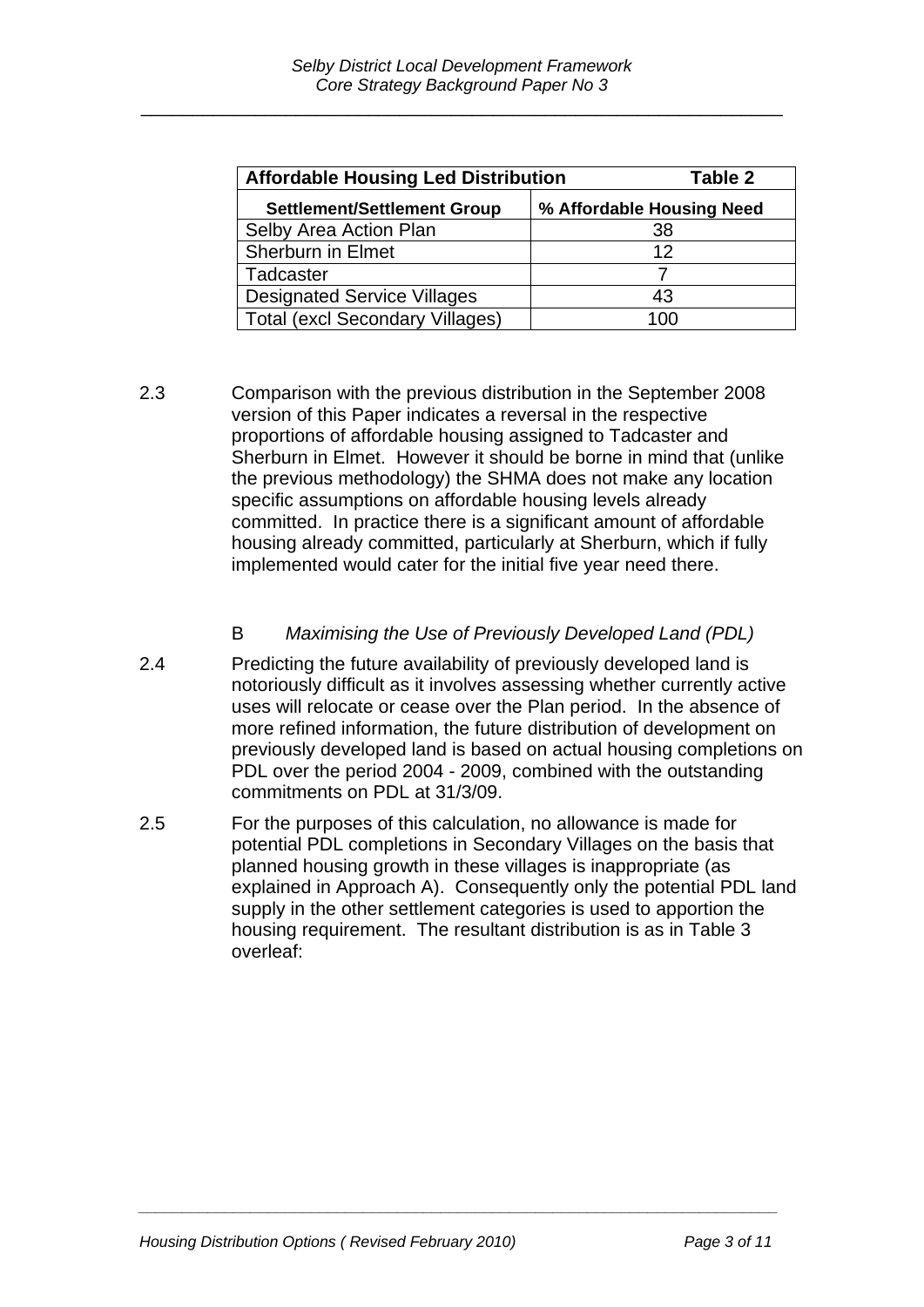| <b>PDL Led Distribution</b><br>Table 3    |                                                 |                             |                                                          |                                            |
|-------------------------------------------|-------------------------------------------------|-----------------------------|----------------------------------------------------------|--------------------------------------------|
| Settlement/<br><b>Settlement</b><br>Group | <b>Total PDL</b><br>Complet'ns<br>$2004 - 2009$ | Comm'nts on<br>PDL 31/03/09 | Total<br><b>Commitments</b><br>and<br><b>Completions</b> | <b>PDL</b> led<br><b>Distribution</b><br>% |
| Selby AAP                                 | 743                                             | 557                         | 1300                                                     | 54                                         |
| Sherburn in<br>Elmet                      | 66                                              | 42                          | 108                                                      | 4                                          |
| Tadcaster                                 | 13                                              | 170                         | 183                                                      | 8                                          |
| Designated<br>Villages                    | 584                                             | 235                         | 819                                                      | 34                                         |
|                                           |                                                 |                             |                                                          |                                            |
| Total (excl<br>Secondary<br>Villages)     | 1406                                            | 1004                        | 2410                                                     | 100                                        |

#### *C Maximising the Amount of New Housing in Selby*.

2.6 In this approach, 100% of additional new development (after 2009) is allocated to Selby in order to demonstrate the effect of concentrating the maximum amount of housing growth possible in Selby over the time period covered by the Regional Spatial Strategy (2004 – 2026). Even with this approach, however, significant development would still occur across the remainder of the District owing to the implementation of current commitments.

#### **Implications of the Alternative Approaches**

- 3.1 Table 4 below illustrates the outcome across the District of the different approaches to distributing new house building (2009 onwards). The Regional Spatial Strategy's requirements and targets are related to the complete RSS period (2004 – 2026). In each case, completions (2004 – 2009) and commitments at 31<sup>st</sup> March 2009 (reduced by an allowance of 10% for non-completions) form a constant contribution towards the housing requirement and modify the effects of the theoretical distributions for each of the three approaches.
- 3.2 Approaches A and C are at the opposite of the range in terms of the RSS strategy, which aims to focus development in Selby. Approach A relies on a high proportion of housing being accommodated in the rural villages, at the expense of the Selby area. It would also mean releasing more 'greenfield' sites in villages than other approaches. Although providing affordable housing closer to the local area of need is a laudable objective, housing growth outside the Selby area will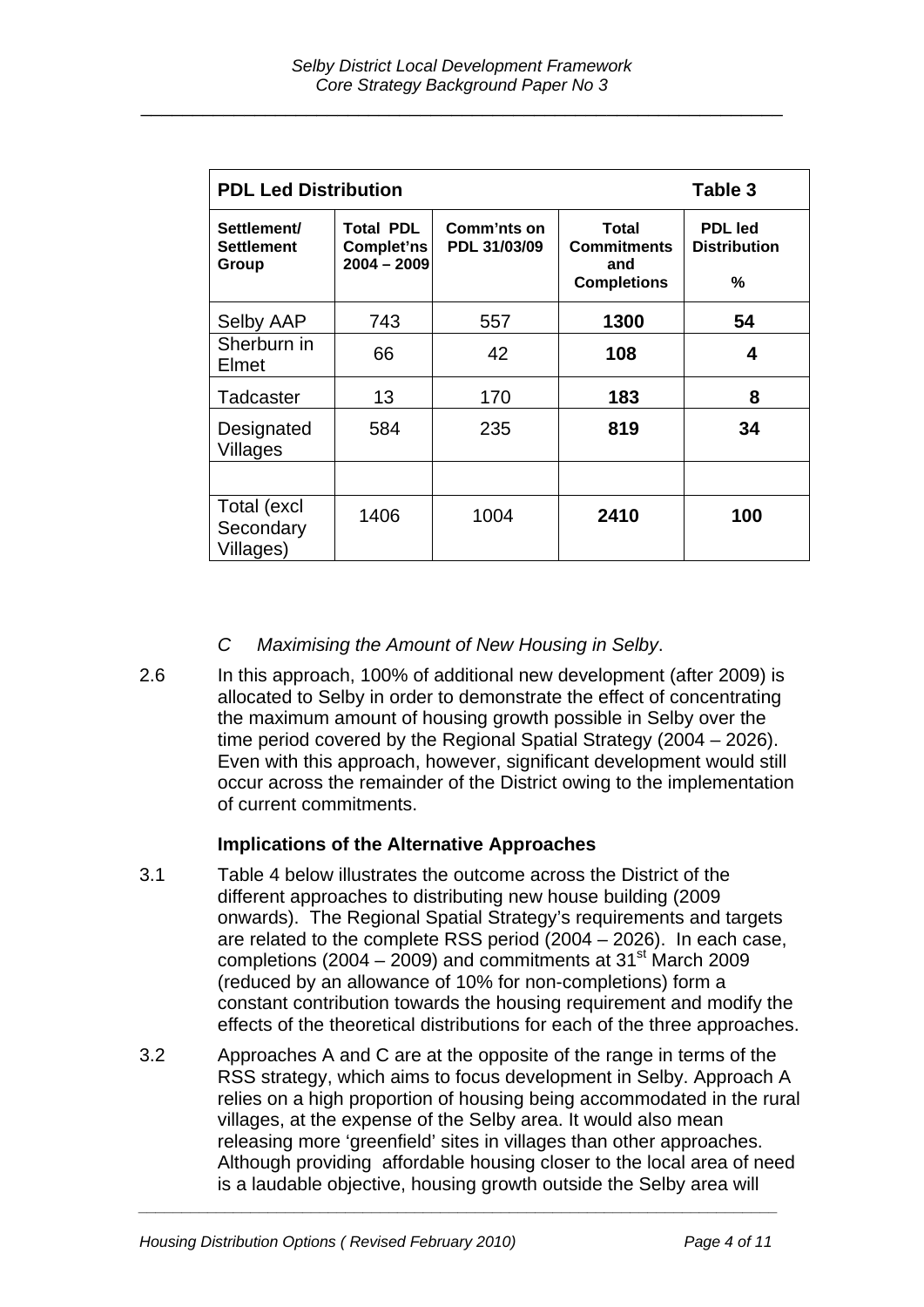increase longer distance commuting to the larger surrounding urban areas contrary to sustainability objectives. This is particularly the case as affordable housing relies to a large extent on the provision of additional, associated market housing.

- 3.3 Approach C represents a theoretical and unbalanced situation. Although it increases the concentration of new development in Selby, in accordance with the RSS, it ignores the need and potential to have a wider distribution of affordable housing and to utilise previously developed land outside Selby for the benefit of the continued development and vitality of many settlements. It indicates that, given existing commitments, the theoretical maximum proportion of all new housing which could be located in the Selby AAP over the whole RSS period is 76%.
- 3.4 Approach B falls within the range provided by A and C and would produce a distribution which provides a better balance between the objectives being sought in terms of RSS distributional policy, use of previously developed land and meeting affordable housing need. This distribution is closest to what has been happening over the last 5 years as evidenced by the similarity of the distributions for 2009 – 2026 and 2004 – 2026.

#### **Impact of windfall development on distribution**

- 3.5 PPS3 does not encourage making allowance for future windfall development when planning for future housing provision; and no allowance has been made in the Core Strategy. However the results in Table 4 do provide some indication of the potential impact of future development on any planned distribution.
- 3.6 The impact is likely to be greatest in Secondary Villages where no development other than existing commitments or 100% affordable housing schemes are planned. It can be seen that the percentage contribution of the Secondary Villages through existing commitments doubles (from 5 to 9%) if completions over the last five years are taken into account. As this is almost entirely the result of windfall development, the figures underline the contribution that windfall development can make in the smaller villages. If windfalls continue to be approved at the rate experienced during the previous five years the contribution from Secondary Villages could be as high as 20%. However, any consideration of restricting windfall development in these smaller villages will need to be balanced by the contribution such development makes to the vitality and evolution of the village.

#### **Developing a Preferred Distribution**

3.7 This paper does not attempt to deal with all the factors to be taken into account in coming to a final planned distribution for new development. The above scenarios attempt to provide broad information on the quantitative aspects of housing distribution. They serve only to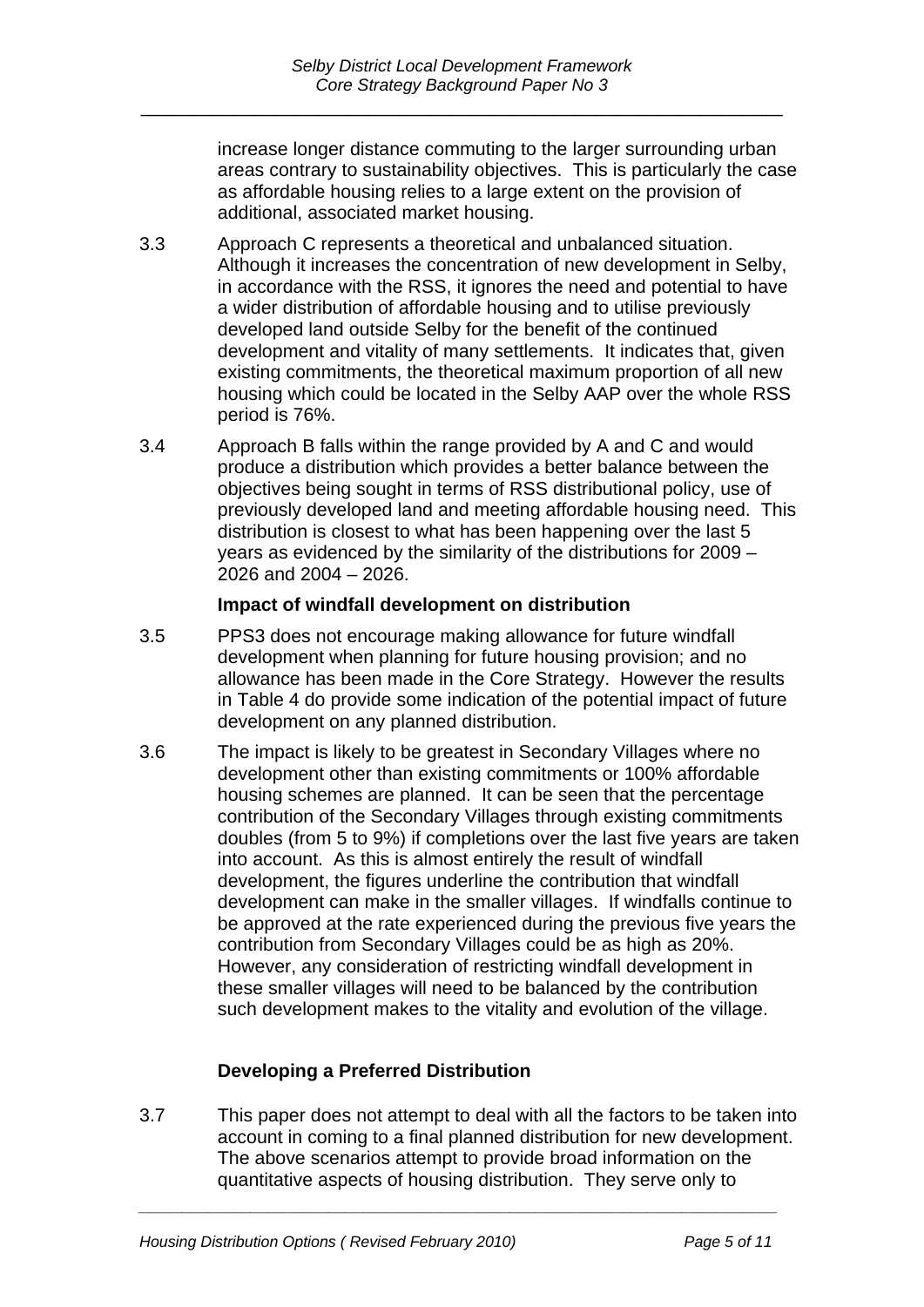illustrate the general impact of favouring one of the above themes over another and also provide guidance on the overall impact over the full period of the Regional Spatial Strategy from 2004 to 2026.

3.8 A number of more subjective factors need to be taken into account in evolving the proposed distribution of new housing. The relative emphasis given to the various factors within the evolving proposed distribution is explained in the written text associated with Policy CP2 in the core Strategy.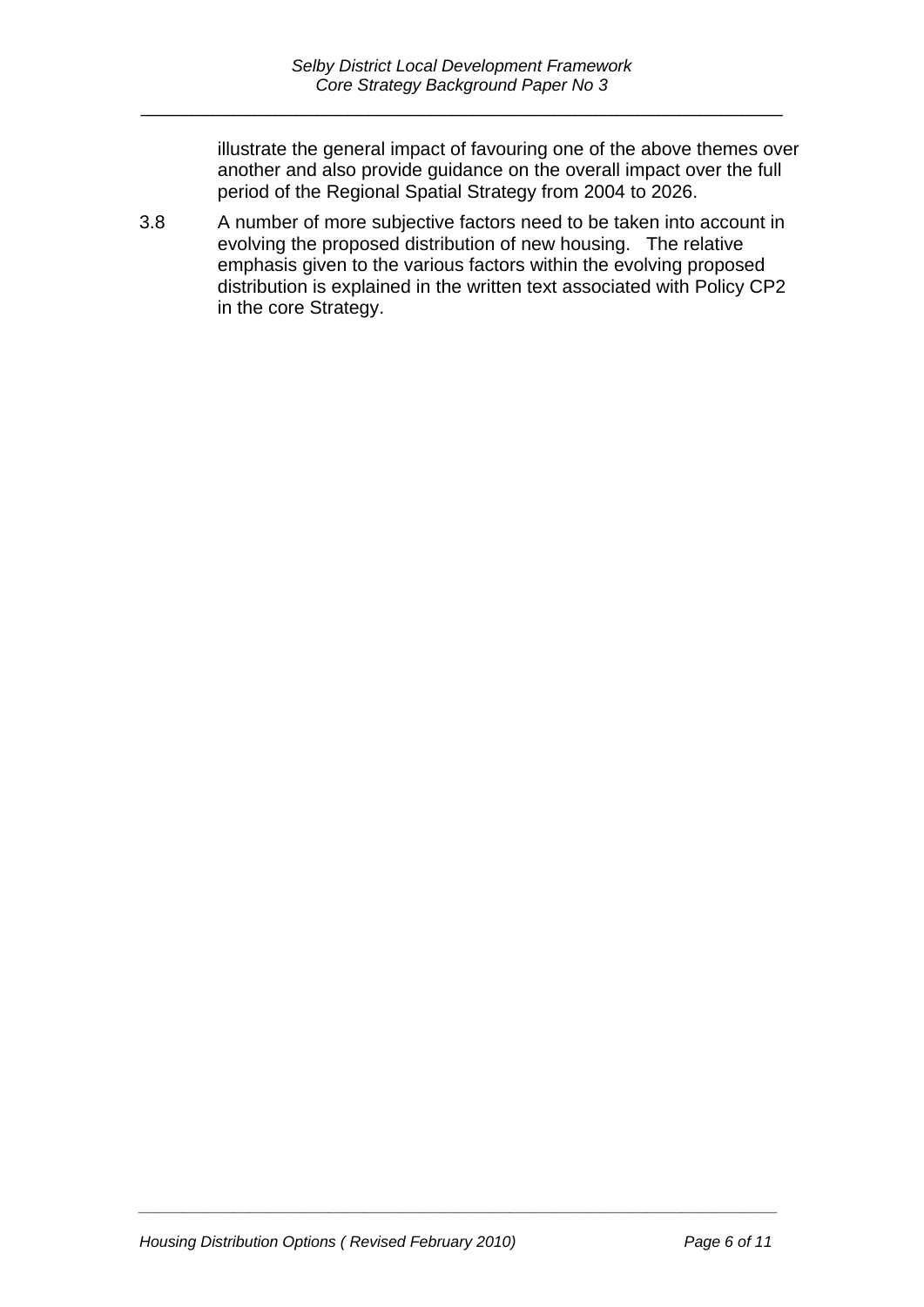#### **Distribution Options For Housing Table 4**

| <b>Reflecting Distribution of Affordable Housing Need</b><br>Table 4A<br>A                                         |                                                  |                             |                  |                                                      |                                     |
|--------------------------------------------------------------------------------------------------------------------|--------------------------------------------------|-----------------------------|------------------|------------------------------------------------------|-------------------------------------|
| <b>Settlement</b><br>Category                                                                                      | <b>Selby</b><br>Area<br><b>Action</b><br>Plan*** | <b>Sherburn</b><br>in Elmet | <b>Tadcaster</b> | <b>Designated</b><br><b>Service</b><br>Villages **** | <b>Secondary</b><br><b>Villages</b> |
| <b>Target</b><br><b>Distribution</b><br>2009-2026<br>$%$ **                                                        | 36                                               | 11                          | $\overline{7}$   | 41                                                   | 5                                   |
| <b>Target</b><br>Requirem'nt<br>(Dwellings)                                                                        | 2693                                             | 823                         | 524              | 3067                                                 | 358                                 |
| Comm'ts*                                                                                                           | 1398                                             | 200                         | 152              | 230                                                  | 358                                 |
| Allocations<br>Needed                                                                                              | 1295                                             | 623                         | 372              | 2837                                                 | $\overline{0}$                      |
| <b>Completions</b><br>2004-2009                                                                                    | 1253                                             | 129                         | 60               | 741                                                  | 602                                 |
| <b>Distribution</b><br>$2004 - 2026$<br>(Dwellings)                                                                | 3946                                             | 952                         | 584              | 3808                                                 | 960                                 |
| <b>Overall</b><br><b>Distribution</b><br>2009-2026<br>$%$ **                                                       | 38                                               | 9                           | 6                | 37                                                   | 9                                   |
| $^\star$<br>The contribution from commitments have been discounted by 10% to allow for some non-<br>implementation |                                                  |                             |                  |                                                      |                                     |

*\*\* Percentages may not sum to 100% owing to rounding* 

*\*\*\* Selby together with the parishes of Barlby and Osgodby, Brayton and Thorpe Willoughby are included in the Selby Area Action Plan.* 

*\_\_\_\_\_\_\_\_\_\_\_\_\_\_\_\_\_\_\_\_\_\_\_\_\_\_\_\_\_\_\_\_\_\_\_\_\_\_\_\_\_\_\_\_\_\_\_\_\_\_\_\_\_\_\_\_\_\_\_\_\_\_\_\_\_\_\_\_\_\_\_\_\_\_* 

*\*\*\*\* Excluding Barlby, Brayton/ Osgodby and Thorpe Willoughby)*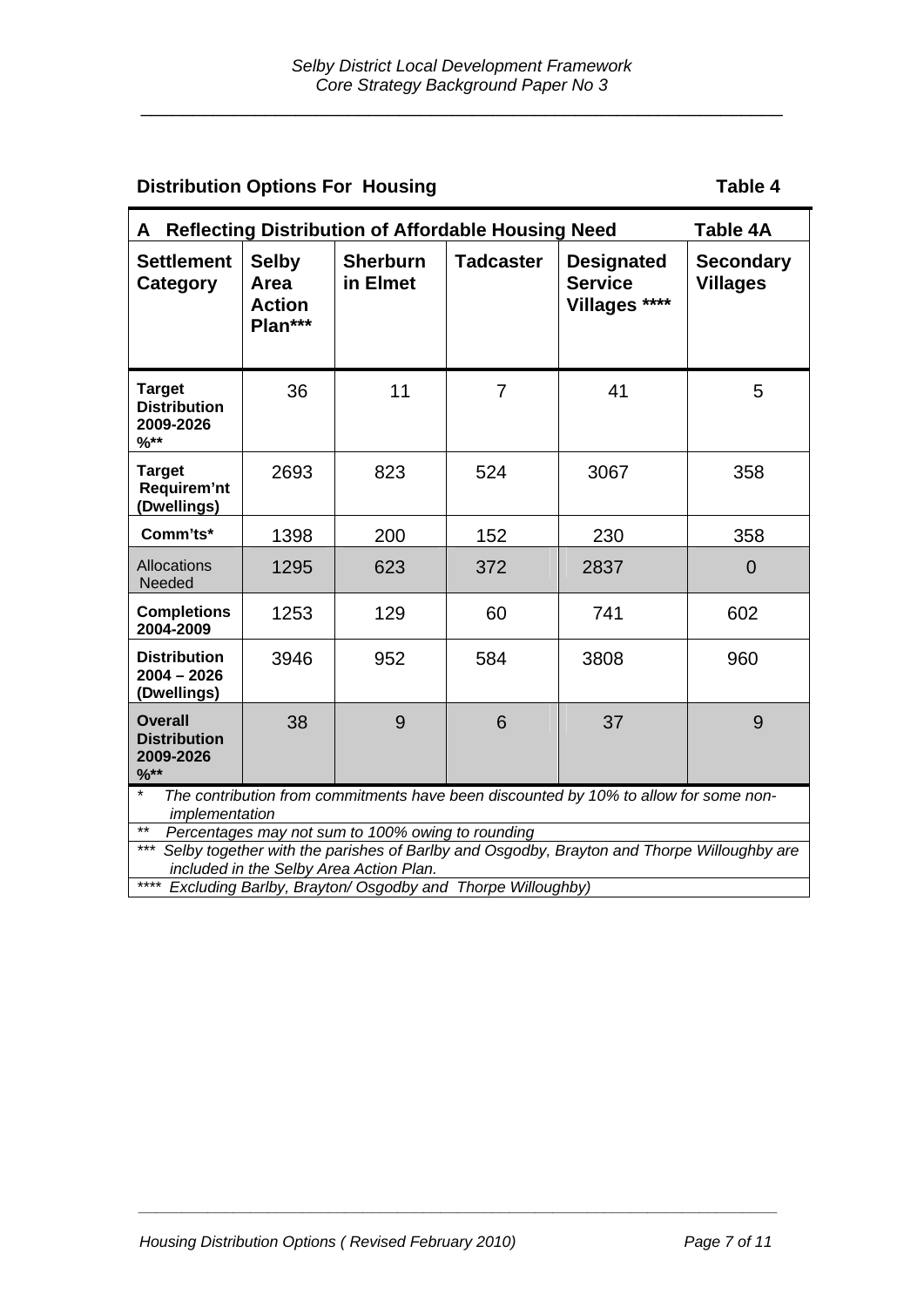| <b>Maximising Use of Previously Developed Land</b><br><b>Table 4B</b><br>B                                                                                                                                          |                                                  |                             |                  |                                                      |                                     |
|---------------------------------------------------------------------------------------------------------------------------------------------------------------------------------------------------------------------|--------------------------------------------------|-----------------------------|------------------|------------------------------------------------------|-------------------------------------|
| <b>Settlement</b><br>Category                                                                                                                                                                                       | <b>Selby</b><br>Area<br><b>Action</b><br>Plan*** | <b>Sherburn</b><br>in Elmet | <b>Tadcaster</b> | <b>Designated</b><br><b>Service</b><br>Villages **** | <b>Secondary</b><br><b>Villages</b> |
| <b>Target</b><br><b>Distribution</b><br>2009-2026<br>$%$ **                                                                                                                                                         | 51                                               | 4                           | 8                | 32                                                   | 5                                   |
| <b>Target</b><br>Requirem'nt<br>(Dwellings)                                                                                                                                                                         | 3815                                             | 299                         | 598              | 2394                                                 | 358                                 |
| Comm'ts*                                                                                                                                                                                                            | 1398                                             | 200                         | 152              | 230                                                  | 358                                 |
| Allocations<br>Needed                                                                                                                                                                                               | 2417                                             | 99                          | 446              | 2164                                                 | $\overline{0}$                      |
| <b>Completions</b><br>2004-2009                                                                                                                                                                                     | 1253                                             | 129                         | 60               | 741                                                  | 602                                 |
| <b>Distribution</b><br>$2004 - 2026$<br>(Dwellings)                                                                                                                                                                 | 5068                                             | 428                         | 658              | 3135                                                 | 960                                 |
| <b>Overall</b><br><b>Distribution</b><br>2009-2026<br>$%$ **                                                                                                                                                        | 49                                               | $\overline{4}$              | 6                | 31                                                   | 9                                   |
| $\star$<br>The contribution from commitments have been discounted by 10% to allow for some non-<br>implementation                                                                                                   |                                                  |                             |                  |                                                      |                                     |
| $***$<br>Percentages may not sum to 100% owing to rounding                                                                                                                                                          |                                                  |                             |                  |                                                      |                                     |
| $***$<br>Selby together with the parishes of Barlby and Osgodby, Brayton and Thorpe Willoughby are<br>included in the Selby Area Action Plan.<br>$***$<br>Excluding Barlby, Brayton/ Osgodby and Thorpe Willoughby) |                                                  |                             |                  |                                                      |                                     |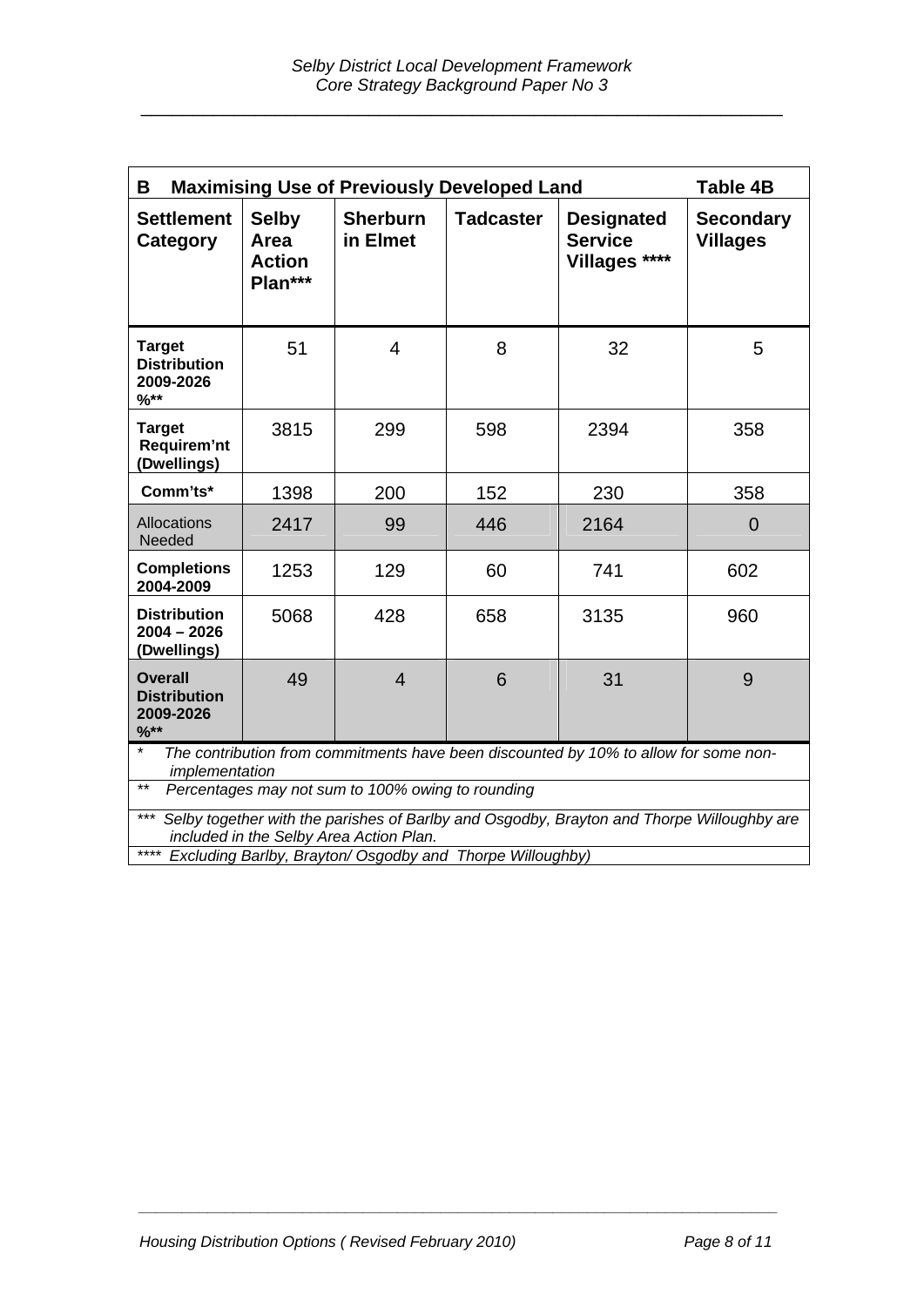| C Maximising the amount of New Development in Selby<br><b>Table 4C</b>                                                                                    |                                                  |                             |                  |                                                      |                                     |
|-----------------------------------------------------------------------------------------------------------------------------------------------------------|--------------------------------------------------|-----------------------------|------------------|------------------------------------------------------|-------------------------------------|
| <b>Settlement</b><br>Category                                                                                                                             | <b>Selby</b><br>Area<br><b>Action</b><br>Plan*** | <b>Sherburn</b><br>in Elmet | <b>Tadcaster</b> | <b>Designated</b><br><b>Service</b><br>Villages **** | <b>Secondary</b><br><b>Villages</b> |
|                                                                                                                                                           |                                                  |                             |                  |                                                      |                                     |
| <b>Target</b><br><b>Distribution</b><br>2009-2026<br>$%$ **                                                                                               | 95                                               | $\overline{0}$              | $\overline{0}$   | $\mathbf 0$                                          | 5                                   |
| <b>Target</b><br>Requirem'nt<br>(Dwellings)                                                                                                               | 7106                                             | $\overline{0}$              | $\overline{0}$   | $\overline{0}$                                       | 358                                 |
| Comm'ts*                                                                                                                                                  | 1398                                             | 200                         | 152              | 230                                                  | 358                                 |
| Allocations<br>Needed                                                                                                                                     | 6540<br>*****                                    | 200                         | 152              | 230                                                  | 358                                 |
| <b>Completions</b><br>2004-2009                                                                                                                           | 1253                                             | 129                         | 60               | 741                                                  | 602                                 |
| <b>Distribution</b><br>$2004 - 2026$<br>(Dwellings)                                                                                                       | 7793                                             | 329                         | 212              | 971                                                  | 960                                 |
| <b>Overall</b><br><b>Distribution</b><br>2009-2026<br>$\frac{9}{6}$ **                                                                                    | 76                                               | 3                           | $\overline{2}$   | 9                                                    | 9                                   |
| $\star$<br>The contribution from commitments have been discounted by 10% to allow for some non-<br>implementation                                         |                                                  |                             |                  |                                                      |                                     |
| $***$<br>Percentages may not sum to 100% owing to rounding                                                                                                |                                                  |                             |                  |                                                      |                                     |
| $***$<br>Selby together with the parishes of Barlby and Osgodby, Brayton and Thorpe Willoughby                                                            |                                                  |                             |                  |                                                      |                                     |
| are included in the Selby Area Action Plan.<br>****                                                                                                       |                                                  |                             |                  |                                                      |                                     |
| Excluding Barlby, Brayton/ Osgodby and Thorpe Willoughby)<br>*****<br>Total allocations needed after taking account of completion of commitments in other |                                                  |                             |                  |                                                      |                                     |
| settlement categories                                                                                                                                     |                                                  |                             |                  |                                                      |                                     |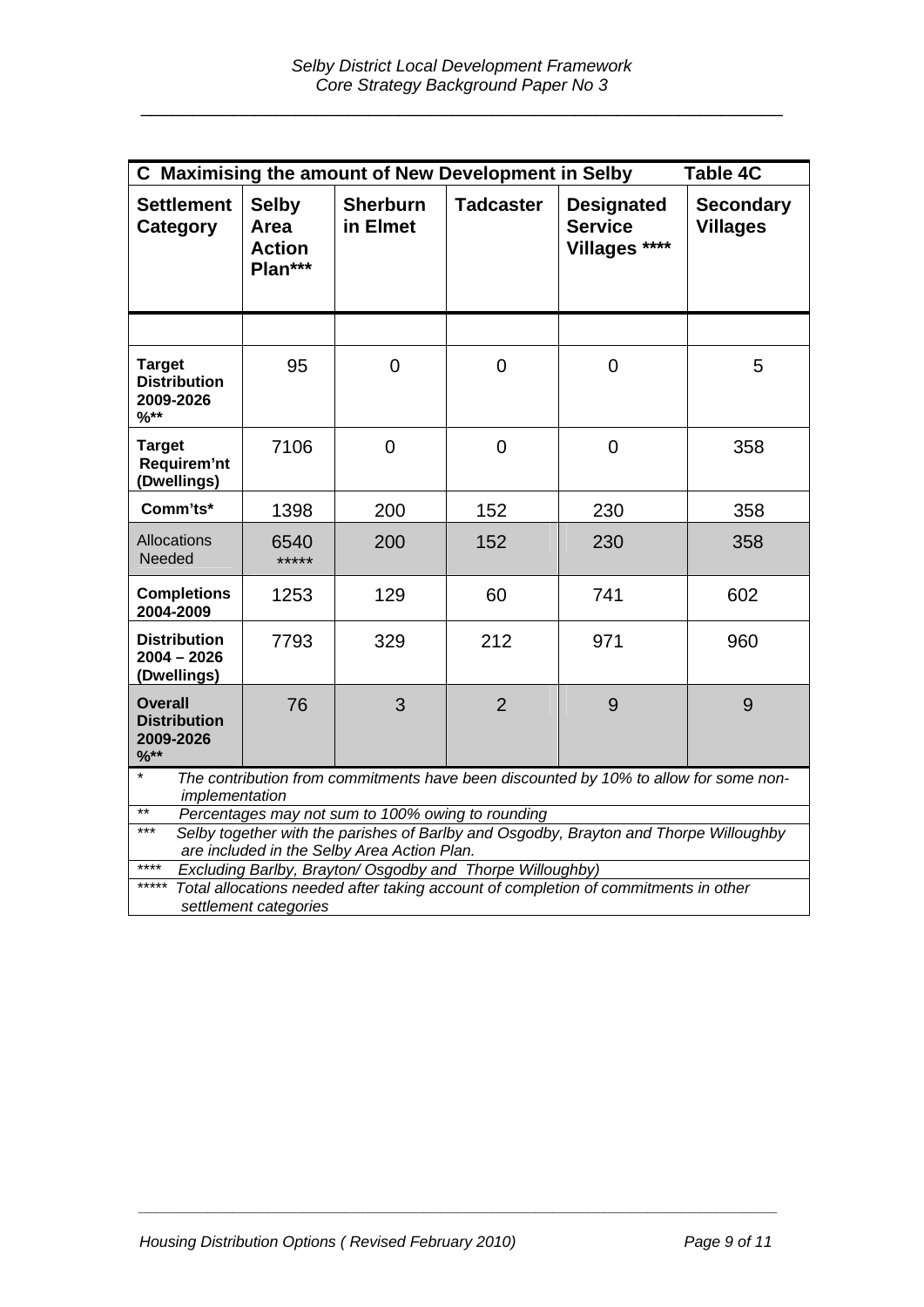### **Apppendix 1**

#### **Redistribution of Affordable Housing Need to Selby, Sherburn in Elmet, Tadcaster and Designated Service Villages.**

| <b>Settlement</b><br>Category                | <b>Settlements</b>                                                                                                                                                         | <b>Secondary Village from which</b><br><b>Need Redistributed</b>                                                                                                                                                                                                                                                                                                                                                                                                  |
|----------------------------------------------|----------------------------------------------------------------------------------------------------------------------------------------------------------------------------|-------------------------------------------------------------------------------------------------------------------------------------------------------------------------------------------------------------------------------------------------------------------------------------------------------------------------------------------------------------------------------------------------------------------------------------------------------------------|
| <b>Selby Area Action</b><br>Plan             | <b>Selby</b><br>Barlby/Osgodby, Brayton,<br>Thorpe Willoughby                                                                                                              | Burn, Gateforth and Barlow                                                                                                                                                                                                                                                                                                                                                                                                                                        |
| <b>Sherburn in Elmet</b>                     | <b>Sherburn in Elmet</b>                                                                                                                                                   | Barkston Ash, Little Fenton, Biggin<br>and Huddleston                                                                                                                                                                                                                                                                                                                                                                                                             |
| <b>Tadcaster</b>                             | <b>Tadcaster</b>                                                                                                                                                           | Northern Housing Sub-Area which is<br>composed of the following parishes:                                                                                                                                                                                                                                                                                                                                                                                         |
|                                              |                                                                                                                                                                            | Acaster Selby, Appleton Roebuck,<br>Bilbrough, Bolton Percy, Catterton,<br>Colton, Grimston, Healagh, Kirkby<br>Wharfe, Lead, Newton Kyme, Oxton,<br>Ryther, Saxton, Steeton, Stutton,<br>Towton, Ulleskelf                                                                                                                                                                                                                                                       |
| <b>Designated Service</b><br><b>Villages</b> | Carlton, Church Fenton,<br>Eggborough, Fairburn,<br>Hambleton,<br>Hemingbrough,<br>Kellington,<br>Monk Fryston/Hillam,<br>North Duffield. Riccall<br>South Milford, Wistow | Cawood to Wistow<br>Eskrick, Kelfield, Skipwith, Stillingfleet<br>and Thorganby<br>to Riccall<br>Burton Salmon and<br>Brotherton/Byram<br>to Fairburn<br>Balne, Beal, Birkin, Chapel<br>Haddersley, Cridling Stubbs, Heck,<br>Hensall,<br>Kirk Smeaton, Little<br>Smeaton, Stapleton, Walden Stubbs,<br>West Haddersley, Whitley and<br>Womersley<br>to Eggborough<br>Temple Hirst, Hirst Courtney,<br>Camblesforth, Drax, Long Drax and<br>Newland<br>to Carlton |